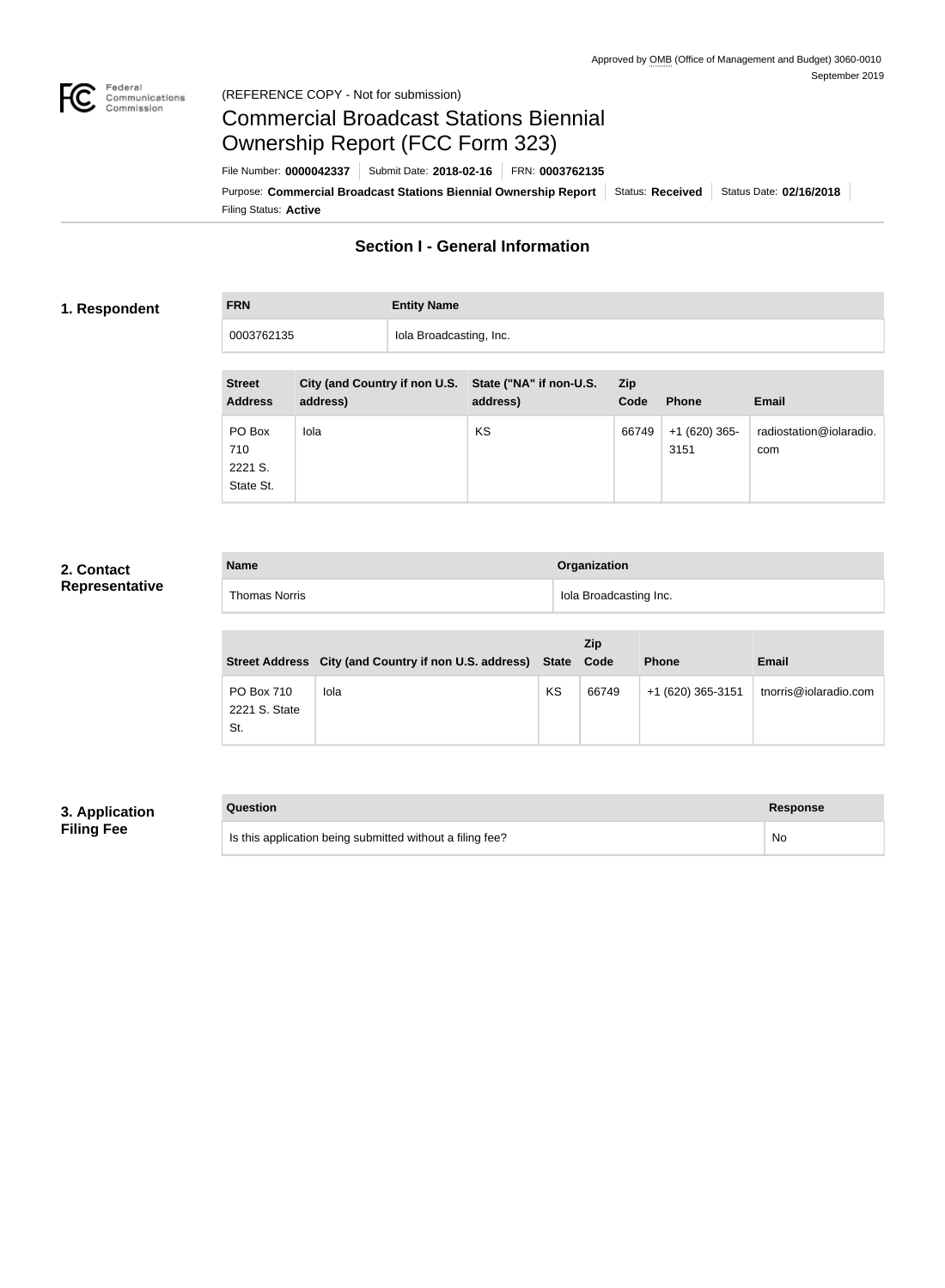| <b>Fees</b> | <b>Application Type</b> | <b>Form Number</b> | <b>Fee Code</b> | Quantity | <b>Fee Amount</b> | <b>Subtotal</b> |
|-------------|-------------------------|--------------------|-----------------|----------|-------------------|-----------------|
|             | <b>Biennial</b>         | Form 323           | <b>MAR</b>      | <u>_</u> | 85                | \$140.00        |
|             |                         |                    |                 |          | Total             | \$140.00        |

## **4. Nature of Respondent**

|  | (a) Provide the following information about the Respondent: |                        |  |
|--|-------------------------------------------------------------|------------------------|--|
|  | <b>Relationship to stations/permits</b>                     | Licensee               |  |
|  | <b>Nature of Respondent</b>                                 | For-profit corporation |  |

**(b) Provide the following information about this report:**

| <b>Purpose</b> | Biennial                                                                                                                                                                               |
|----------------|----------------------------------------------------------------------------------------------------------------------------------------------------------------------------------------|
| "As of" date   | 10/01/2017                                                                                                                                                                             |
|                | When filing a biennial ownership report or validating<br>and resubmitting a prior biennial ownership report, this<br>date must be Oct. 1 of the year in which this report is<br>filed. |

### **5. Licensee(s) and Station(s)**

#### **Respondent is filing this report to cover the following Licensee(s) and station(s):**

| Licensee/Permittee Name | <b>FRN</b> |
|-------------------------|------------|
| Iola Broadcasting, Inc. | 0003762135 |

| Fac. ID No. | <b>Call Sign</b> | <b>City</b> | <b>State</b> | <b>Service</b> |
|-------------|------------------|-------------|--------------|----------------|
| 29046       | KIKS-FM          | <b>IOLA</b> | KS           | FM             |
| 29047       | KIOL             | <b>IOLA</b> | KS           | AM             |
| 201127      | <b>K257GM</b>    | <b>IOLA</b> | KS           | FX             |

## **Section II – Biennial Ownership Information**

**1. 47 C.F.R. Section 73.3613 and Other Documents**

Licensee Respondents that hold authorizations for one or more full power television, AM, and/or FM stations should list all contracts and other instruments set forth in 47 C.F.R. Section 73.3613(a) through (c) for the facility or facilities listed on this report. In addition, attributable Local Marketing Agreements (LMAs) and attributable Joint Sales Agreements (JSAs) must be disclosed by the licensee of the brokering station on its ownership report. If the agreement is an attributable LMA, an attributable JSA, or a network affiliation agreement, check the appropriate box. Otherwise, select "Other." Non-Licensee Respondents, as well as Licensee Respondents that only hold authorizations for Class A television and/or low power television stations, should select "Not Applicable" in response to this question.

Not Applicable.

#### **2. Ownership Interests**

**(a)** Ownership Interests. This Question requires Respondents to enter detailed information about ownership interests by generating a series of subforms. Answer each question on each subform. The first subform listing should be for the Respondent itself. If the Respondent is not a natural person, also list each of the officers, directors, stockholders, non-insulated partners, non-insulated members, and any other persons or entities with a direct attributable interest in the Respondent pursuant to the standards set forth in 47 C.F.R. Section 73.3555. (A "direct" interest is one that is not held through any intervening companies or entities.) List each interest holder with a direct attributable interest in the Respondent separately.

Leave the percentage of total assets (Equity Debt Plus) field blank for an interest holder unless that interest holder has an attributable interest in the Respondent solely on the basis of the Commission's Equity Debt Plus attribution standard, 47 C.F.R. Section 73.3555, Note 2(i).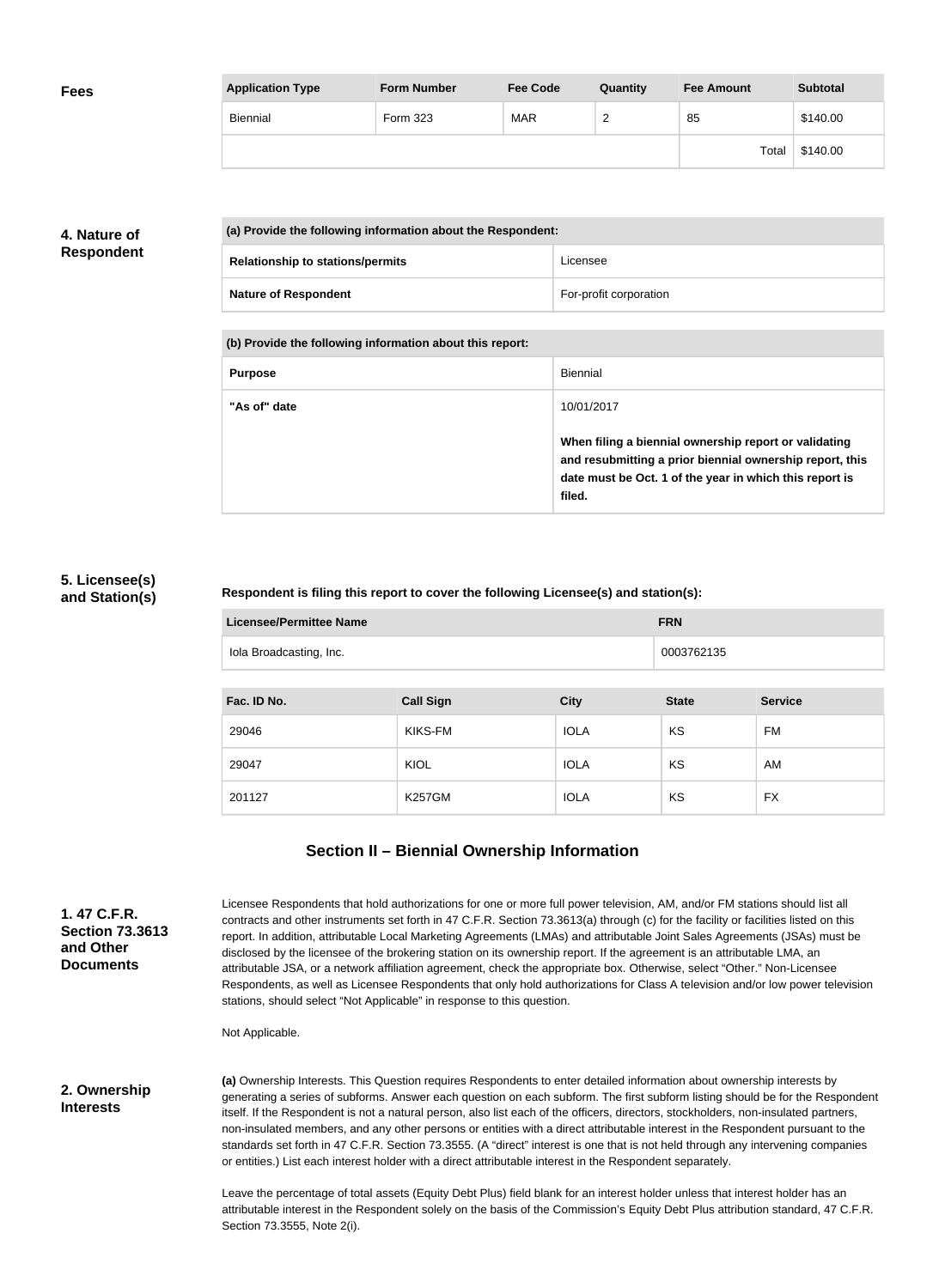In the case of vertical or indirect ownership structures, list only those interests in the Respondent that also represent an attributable interest in the Licensee(s) for which the report is being submitted.

Entities that are part of an organizational structure that includes holding companies or other forms of indirect ownership must file separate ownership reports. In such a structure do not report, or file a separate report for, any interest holder that does not have an attributable interest in the Licensee(s) for which the report is being submitted.

Please see the Instructions for further detail concerning interests that must be reported in response to this question.

The Respondent must provide an FCC Registration Number for each interest holder reported in response to this question. Please see the Instructions for detailed information and guidance concerning this requirement.

| <b>Ownership Information</b>                                                                                                     |                                                         |                      |                            |  |
|----------------------------------------------------------------------------------------------------------------------------------|---------------------------------------------------------|----------------------|----------------------------|--|
| <b>FRN</b>                                                                                                                       | 0003762135                                              |                      |                            |  |
| <b>Entity Name</b>                                                                                                               | Iola Broadcasting, Inc.                                 |                      |                            |  |
| <b>Address</b>                                                                                                                   | PO Box                                                  | 710                  |                            |  |
|                                                                                                                                  | <b>Street 1</b>                                         | 2221 S. State St.    |                            |  |
|                                                                                                                                  | <b>Street 2</b>                                         |                      |                            |  |
|                                                                                                                                  | <b>City</b>                                             | lola                 |                            |  |
|                                                                                                                                  | State ("NA" if non-U.S.<br>address)                     | KS                   |                            |  |
|                                                                                                                                  | <b>Zip/Postal Code</b>                                  | 66749                |                            |  |
|                                                                                                                                  | Country (if non-U.S.<br>address)                        | <b>United States</b> |                            |  |
| <b>Listing Type</b>                                                                                                              | Respondent                                              |                      |                            |  |
| <b>Positional Interests</b><br>(check all that apply)                                                                            | Respondent                                              |                      |                            |  |
| <b>Tribal Nation or Tribal</b><br><b>Entity</b>                                                                                  | Interest holder is not a Tribal nation or Tribal entity |                      |                            |  |
| <b>Interest Percentages</b><br>(enter percentage values                                                                          | Voting                                                  | 0.0%                 | <b>Jointly Held?</b><br>No |  |
| from 0.0 to 100.0)                                                                                                               | <b>Equity</b>                                           | 0.0%                 |                            |  |
|                                                                                                                                  | <b>Total assets (Equity Debt</b><br>Plus)               | 0.0%                 |                            |  |
| Does interest holder have an attributable interest in one or more broadcast stations<br>No<br>that do not appear on this report? |                                                         |                      |                            |  |

#### **Ownership Information**

| . .            |                                     |                |  |
|----------------|-------------------------------------|----------------|--|
| <b>FRN</b>     | 0020001244                          |                |  |
| <b>Name</b>    | <b>Thomas Norris</b>                |                |  |
| <b>Address</b> | PO Box                              |                |  |
|                | <b>Street 1</b>                     | 518 E. Madison |  |
|                | <b>Street 2</b>                     |                |  |
|                | City                                | lola           |  |
|                | State ("NA" if non-U.S.<br>address) | KS             |  |
|                |                                     |                |  |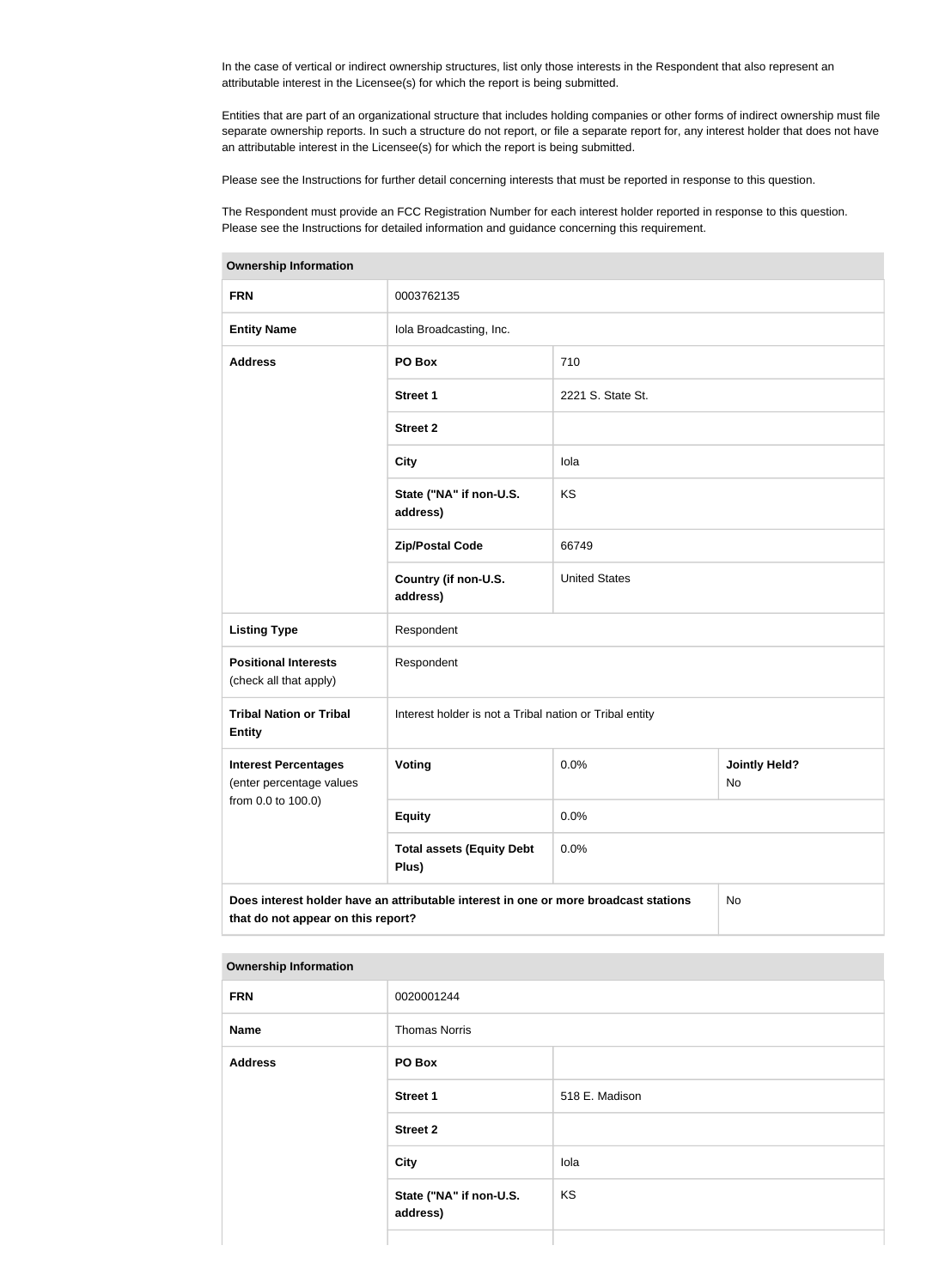|                                                                                                                            | <b>Zip/Postal Code</b>                    | 66749                  |                            |  |
|----------------------------------------------------------------------------------------------------------------------------|-------------------------------------------|------------------------|----------------------------|--|
|                                                                                                                            | Country (if non-U.S.<br>address)          | <b>United States</b>   |                            |  |
| <b>Listing Type</b>                                                                                                        | <b>Other Interest Holder</b>              |                        |                            |  |
| <b>Positional Interests</b><br>(check all that apply)                                                                      | Officer, Director, Owner, Stockholder     |                        |                            |  |
| Citizenship, Gender,                                                                                                       | <b>Citizenship</b>                        | <b>US</b>              |                            |  |
| <b>Ethnicity, and Race</b><br><b>Information (Natural</b>                                                                  | Gender                                    | Male                   |                            |  |
| Persons Only)                                                                                                              | <b>Ethnicity</b>                          | Not Hispanic or Latino |                            |  |
|                                                                                                                            | Race                                      | White                  |                            |  |
| <b>Interest Percentages</b><br>(enter percentage values                                                                    | Voting                                    | 50.0%                  | <b>Jointly Held?</b><br>No |  |
| from 0.0 to 100.0)                                                                                                         | <b>Equity</b>                             | 50.0%                  |                            |  |
|                                                                                                                            | <b>Total assets (Equity Debt</b><br>Plus) | 50.0%                  |                            |  |
| Does interest holder have an attributable interest in one or more broadcast stations<br>that do not appear on this report? |                                           |                        | <b>No</b>                  |  |

## **Ownership Information**

| <b>FRN</b>                                                                    | 0020001319                            |                        |                            |
|-------------------------------------------------------------------------------|---------------------------------------|------------------------|----------------------------|
| <b>Name</b>                                                                   | <b>Monica Norris</b>                  |                        |                            |
| <b>Address</b>                                                                | PO Box                                |                        |                            |
|                                                                               | <b>Street 1</b>                       | 518 E. Madison         |                            |
|                                                                               | <b>Street 2</b>                       |                        |                            |
|                                                                               | <b>City</b>                           | lola                   |                            |
|                                                                               | State ("NA" if non-U.S.<br>address)   | KS                     |                            |
|                                                                               | <b>Zip/Postal Code</b>                | 66749                  |                            |
|                                                                               | Country (if non-U.S.<br>address)      | <b>United States</b>   |                            |
| <b>Listing Type</b>                                                           | Other Interest Holder                 |                        |                            |
| <b>Positional Interests</b><br>(check all that apply)                         | Officer, Director, Owner, Stockholder |                        |                            |
| Citizenship, Gender,                                                          | <b>Citizenship</b>                    | <b>US</b>              |                            |
| <b>Ethnicity, and Race</b><br><b>Information (Natural</b>                     | Gender                                | Female                 |                            |
| Persons Only)                                                                 | <b>Ethnicity</b>                      | Not Hispanic or Latino |                            |
|                                                                               | Race                                  | White                  |                            |
| <b>Interest Percentages</b><br>(enter percentage values<br>from 0.0 to 100.0) | <b>Voting</b>                         | 50.0%                  | <b>Jointly Held?</b><br>No |
|                                                                               | <b>Equity</b>                         | 50.0%                  |                            |
|                                                                               | <b>Total assets (Equity Debt</b>      | 50.0%                  |                            |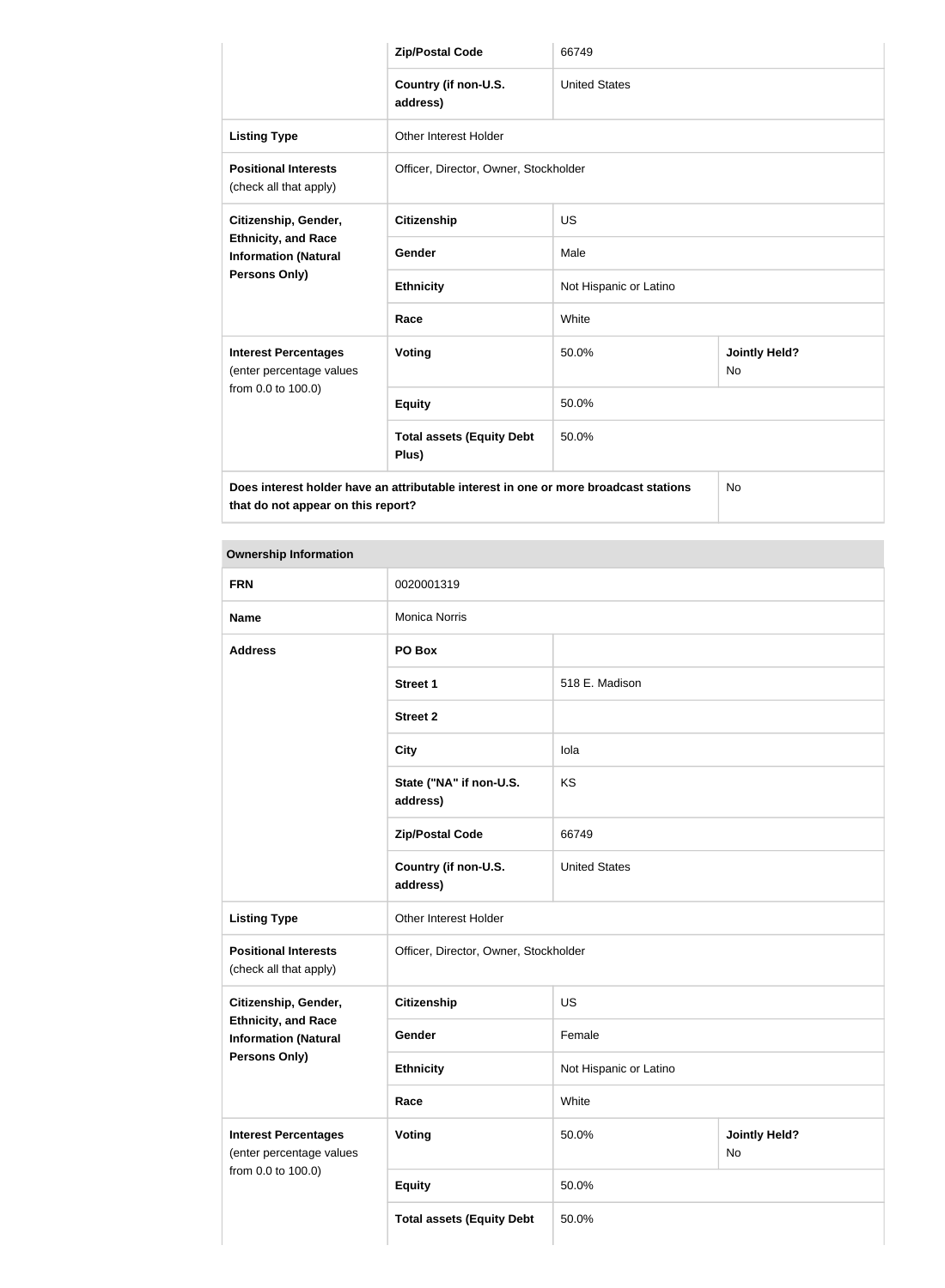| Plus)                                                                                                                                               |     |
|-----------------------------------------------------------------------------------------------------------------------------------------------------|-----|
| Does interest holder have an attributable interest in one or more broadcast stations<br>that do not appear on this report?                          | No  |
| (b) Respondent certifies that any interests, including equity, financial, or voting<br>interests, not reported in this filing are non-attributable. | Yes |

If "No," submit as an exhibit an explanation.

| (c) Does the Respondent or any reported interest holder<br>hold an attributable interest in any newspaper entities in<br>the same market as any station for which this report is<br>filed, as defined in 47 C.F.R. Section 73.3555?                                                                                                                                                                                                                                                                                                                                                                                                              | No |
|--------------------------------------------------------------------------------------------------------------------------------------------------------------------------------------------------------------------------------------------------------------------------------------------------------------------------------------------------------------------------------------------------------------------------------------------------------------------------------------------------------------------------------------------------------------------------------------------------------------------------------------------------|----|
| If "Yes," provide information describing the interest(s), using<br>EITHER the subform OR the spreadsheet option below.<br>Respondents with a large number (50 or more) of entries to<br>submit should use the spreadsheet option.                                                                                                                                                                                                                                                                                                                                                                                                                |    |
| NOTE: Spreadsheets must be submitted in a special XML<br>Spreadsheet format with the appropriate structure that is<br>specified in the documentation. For instructions on how to<br>use the spreadsheet option to complete this question<br>(including templates to start with), please Click Here.                                                                                                                                                                                                                                                                                                                                              |    |
| If using the subform, leave the percentage of total assets<br>(Equity Debt Plus) field blank for an interest holder unless<br>that interest holder has an attributable interest in the<br>newspaper entity solely on the basis of the Commission's<br>Equity Debt Plus attribution standard, 47 C.F.R. Section<br>73.3555, Note 2(i). If using an XML Spreadsheet, enter "NA"<br>into the percentage of total assets (Equity Debt Plus) field<br>for an interest holder unless that interest holder has an<br>attributable interest in the newspaper entity solely on the<br>basis of the Commission's Equity Debt Plus attribution<br>standard. |    |
| The Respondent must provide an FCC Registration Number<br>for each interest holder reported in response to this<br>question. Please see the Instructions for detailed information<br>and guidance concerning this requirement.                                                                                                                                                                                                                                                                                                                                                                                                                   |    |

**(d) Are any of the individuals listed as an attributable interest holder in the Respondent married to each other or related to each other as parentchild or as siblings?** Yes

If "Yes," provide the following information for each such the relationship.

# **Family Relationships**

| <b>FRN</b>   | 0020001244 | <b>Name</b> | <b>Thomas Norris</b> |
|--------------|------------|-------------|----------------------|
| <b>FRN</b>   | 0020001319 | <b>Name</b> | <b>Monica Norris</b> |
| Relationship | Spouses    |             |                      |

**(e) Is Respondent seeking an attribution exemption for any officer or director with duties wholly unrelated to the Licensee(s)?**